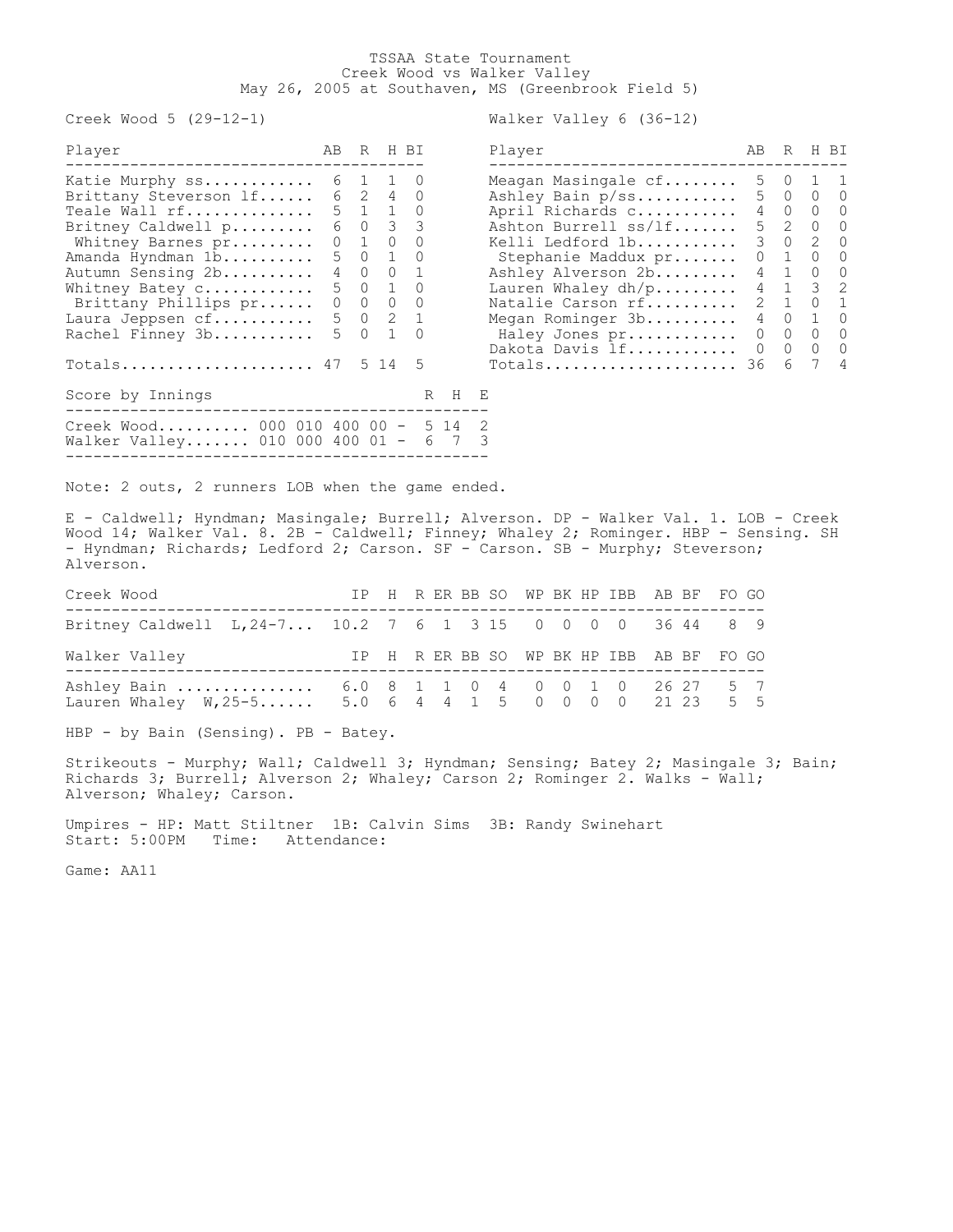## TSSAA State Tournament Creek Wood vs Walker Valley May 26, 2005 at Southaven, MS (Greenbrook Field 5)

Creek Wood 5 (29-12-1)

| Player                                                                                                                                                                                                                                                      | AB                                                                    | R                                                                                                         |                                                                                                                | H RBI BB SO PO                                                   |                                                                            |                                                                                                                                    |                                                                                                                                                                                                                                                                                                                                                                                                                                             |                                                                                        | A LOB                 |
|-------------------------------------------------------------------------------------------------------------------------------------------------------------------------------------------------------------------------------------------------------------|-----------------------------------------------------------------------|-----------------------------------------------------------------------------------------------------------|----------------------------------------------------------------------------------------------------------------|------------------------------------------------------------------|----------------------------------------------------------------------------|------------------------------------------------------------------------------------------------------------------------------------|---------------------------------------------------------------------------------------------------------------------------------------------------------------------------------------------------------------------------------------------------------------------------------------------------------------------------------------------------------------------------------------------------------------------------------------------|----------------------------------------------------------------------------------------|-----------------------|
| Meagan Masingale cf<br>Ashley Bain p/ss<br>April Richards c<br>Ashton Burrell ss/lf<br>Kelli Ledford 1b<br>Stephanie Maddux pr<br>Ashley Alverson 2b<br>Lauren Whaley $dh/p$<br>Natalie Carson rf<br>Megan Rominger 3b<br>Haley Jones pr<br>Dakota Davis 1f | 5<br>5<br>4<br>5<br>3<br>0<br>4<br>4<br>$\mathfrak{D}$<br>4<br>0<br>0 | 0<br>$\Omega$<br>$\Omega$<br>$\overline{2}$<br>0<br>$\mathbf{1}$<br>1<br>1<br>$\mathbf{1}$<br>0<br>0<br>0 | 1<br>$\Omega$<br>0<br>0<br>$\mathcal{D}_{\mathcal{A}}$<br>$\Omega$<br>0<br>3<br>$\Omega$<br>1<br>$\Omega$<br>0 | 1<br>0<br>0<br>0<br>0<br>0<br>0<br>$\overline{2}$<br>0<br>0<br>0 | 0<br>0<br>0<br>0<br>0<br>0<br>1<br>1<br>$\mathbf{1}$<br>0<br>0<br>$\Omega$ | 3<br>1<br>$\mathbf{1}$<br>$\Omega$<br>0<br>$\overline{2}$<br>$\mathbf{1}$<br>$\mathbf{2}$<br>$\overline{2}$<br>$\Omega$<br>$\circ$ | $\mathcal{D}_{\mathcal{L}}^{\mathcal{L}}(\mathcal{L})=\mathcal{D}_{\mathcal{L}}^{\mathcal{L}}(\mathcal{L})\mathcal{D}_{\mathcal{L}}^{\mathcal{L}}(\mathcal{L})$<br>2<br>310<br>- 2<br>12 <sup>°</sup><br>$\Omega$<br>$\mathbf 1$<br>0<br>$\mathcal{D}_{\mathcal{L}}^{\mathcal{L}}(\mathcal{L})=\mathcal{D}_{\mathcal{L}}^{\mathcal{L}}(\mathcal{L})\mathcal{D}_{\mathcal{L}}^{\mathcal{L}}(\mathcal{L})$<br>$\overline{2}$<br>$\Omega$<br>0 | 0<br>4<br>$\Omega$<br>1<br>$\Omega$<br>0<br>3<br>$\Omega$<br>2<br>$\Omega$<br>$\Omega$ | Λ<br>0<br>Λ<br>Ω<br>0 |
| Totals                                                                                                                                                                                                                                                      | 36                                                                    | 6                                                                                                         | 7                                                                                                              | 4                                                                | 3                                                                          | 15                                                                                                                                 | 33                                                                                                                                                                                                                                                                                                                                                                                                                                          | 11                                                                                     | 8                     |
| Score by Innings                                                                                                                                                                                                                                            |                                                                       |                                                                                                           |                                                                                                                |                                                                  | R                                                                          | H                                                                                                                                  | E,                                                                                                                                                                                                                                                                                                                                                                                                                                          |                                                                                        |                       |
| Creek Wood<br>000<br>Walker Valley 010                                                                                                                                                                                                                      | 010<br>000                                                            | 400<br>400                                                                                                | n n<br>01                                                                                                      |                                                                  | 5.<br>6                                                                    | 14                                                                                                                                 | 3                                                                                                                                                                                                                                                                                                                                                                                                                                           |                                                                                        |                       |

Note: 2 outs, 2 runners LOB when the game ended.

E - Caldwell; Hyndman; Masingale; Burrell; Alverson. DP - Walker Val. 1. LOB - Creek Wood 14; Walker Val. 8. 2B - Caldwell; Finney; Whaley 2; Rominger. HBP - Sensing. SH - Hyndman; Richards; Ledford 2; Carson. SF - Carson. SB - Murphy; Steverson; Alverson.

Creek Wood IP H R ER BB SO AB BF ----------------------------------------------- Britney Caldwell.... 10.2 7 6 1 3 15 36 44 Walker Valley IP H R ER BB SO AB BF ----------------------------------------------- Ashley Bain......... 6.0 8 1 1 0 4 26 27 Lauren Whaley....... 5.0 6 4 4 1 5 21 23 Win - Whaley (25-5). Loss - Caldwell (24-7). Save - None. HBP - by Bain (Sensing). PB - Batey. Umpires - HP: Matt Stiltner 1B: Calvin Sims 3B: Randy Swinehart Start: 5:00PM Time: Attendance: Game: AA11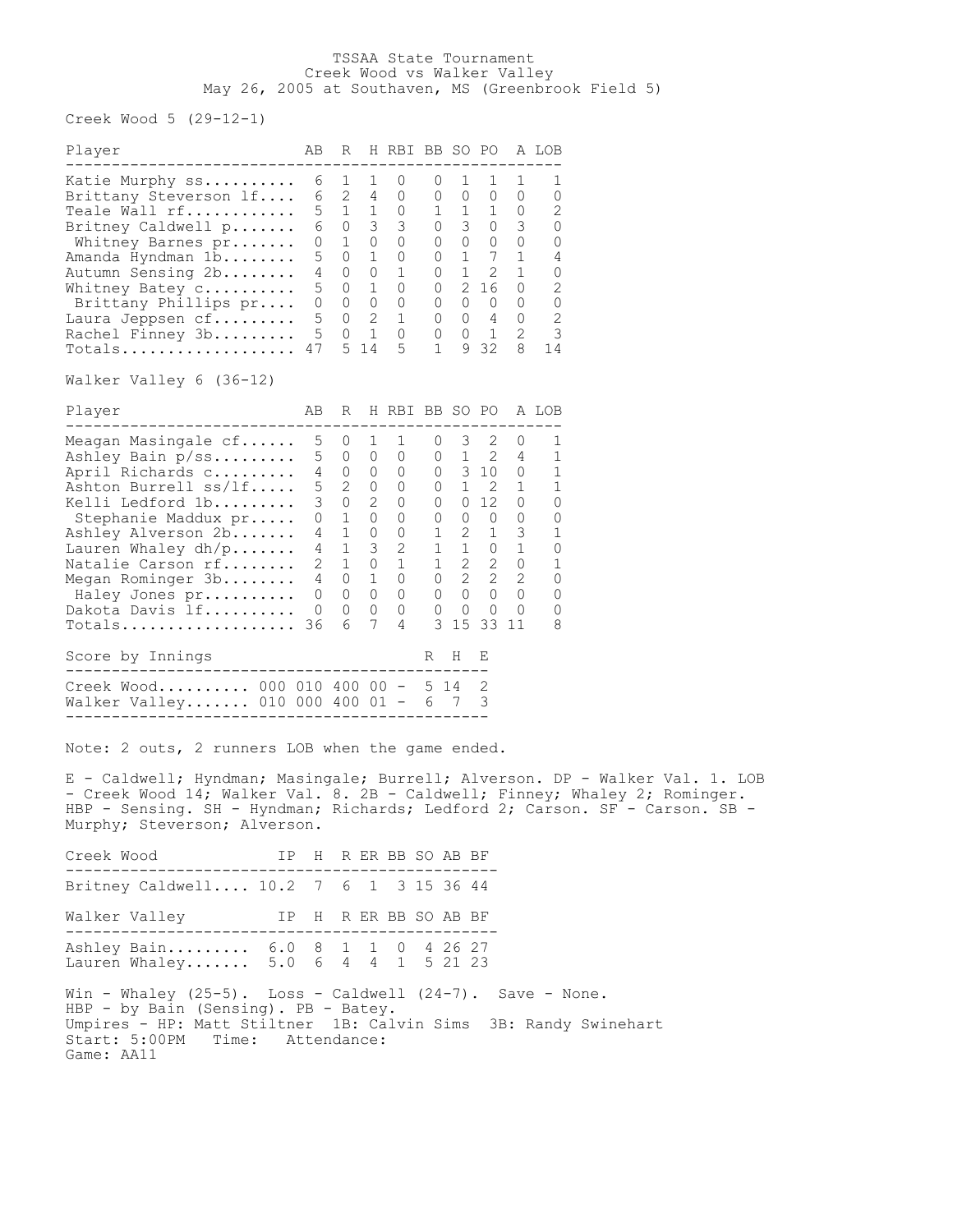| Score by Innings                                                           |  |  |  | R H F. |  |
|----------------------------------------------------------------------------|--|--|--|--------|--|
| Creek Wood 000 010 400 00 - 5 14 2<br>Walker Valley 010 000 400 01 - 6 7 3 |  |  |  |        |  |

Creek Wood starters: 2/ss Murphy; 5/lf Steverson; 9/rf Wall; 23/p Caldwell; 21/1b Hyndman; 24/2b Sensing; 18/c Batey; 12/cf Jeppsen; 20/3b Finney; Walker Valley starters:  $1/cf$  Masingale; 55/p Bain; 15/c Richards; 12/ss Burrell; 22/1b Ledford; 23/2b Alverson; 24/dh Whaley; 7/rf Carson; 14/3b Rominger; 33/lf Davis;

**Creek Wood 1st -** Murphy flied out to rf. Steverson singled. Wall popped into double play p to 1b; Steverson out on the play. *0 runs, 1 hit, 0 errors, 0 LOB.*

**Walker Valley 1st -** Masingale struck out swinging. Bain struck out looking. Richards grounded out to 2b. *0 runs, 0 hits, 0 errors, 0 LOB.*

**Creek Wood 2nd -** Caldwell struck out swinging. Hyndman grounded out to p. Sensing hit by pitch. Batey struck out looking. *0 runs, 0 hits, 0 errors, 1 LOB.*

**Walker Valley 2nd -** Burrell reached on an error by 1b. Ledford grounded out to 3b, SAC; Burrell advanced to second. Alverson struck out looking. Whaley doubled, RBI; Burrell scored, unearned. Carson struck out looking. *1 run, 1 hit, 1 error, 1 LOB.*

**Creek Wood 3rd -** Jeppsen grounded out to 3b. Finney doubled. Murphy reached on an error by ss; Finney advanced to third. Murphy stole second. Steverson lined out to ss. Wall grounded out to ss. *0 runs, 1 hit, 1 error, 2 LOB.*

**Walker Valley 3rd -** Rominger struck out swinging. Masingale struck out swinging. Bain grounded out to 3b. *0 runs, 0 hits, 0 errors, 0 LOB.*

**Creek Wood 4th -** Caldwell struck out swinging. Hyndman singled. Sensing reached on an error by 2b; Hyndman advanced to second. Batey grounded out to 2b; Sensing advanced to second; Hyndman advanced to third. Jeppsen popped up to 3b. *0 runs, 1 hit, 1 error, 2 LOB.*

**Walker Valley 4th -** Richards struck out swinging. Burrell grounded out to ss. Ledford lined out to 1b. *0 runs, 0 hits, 0 errors, 0 LOB.*

**Creek Wood 5th -** Finney popped up to ss. Murphy grounded out to 3b. Steverson singled. Wall singled; Steverson advanced to second. Caldwell singled, RBI; Wall advanced to third; Steverson scored. Hyndman struck out swinging. *1 run, 3 hits, 0 errors, 2 LOB.*

**Walker Valley 5th -** Alverson flied out to cf. Whaley struck out swinging. Carson struck out swinging. *0 runs, 0 hits, 0 errors, 0 LOB.*

**Creek Wood 6th -** Sensing grounded out to 2b. Batey singled. Phillips pinch ran for Batey. Jeppsen singled; Phillips out at second 2b unassisted. Finney grounded out to 2b. *0 runs, 2 hits, 0 errors, 1 LOB.*

Walker Valley 6th - Batey to c for Phillips. Rominger doubled. Jones pinch ran for Rominger. Masingale grounded out to c unassisted. Bain reached on a fielder's choice; Jones out at second p to ss. Richards struck out swinging. *0 runs, 1 hit, 0 errors, 1 LOB.*

**Creek Wood 7th -** Bain to ss. Burrell to lf. Whaley to p. / for Davis. Rominger to 3b for Jones. Murphy singled, advanced to second on an error by cf. Steverson singled; Murphy advanced to third. Wall walked; Steverson advanced to second. Caldwell doubled, 2 RBI; Wall advanced to third; Steverson scored; Murphy scored. Barnes pinch ran for Caldwell. Hyndman grounded out to c unassisted. Sensing reached on a fielder's choice, RBI; Barnes advanced to third; Wall scored. Batey flied out to cf. Jeppsen singled, RBI; Sensing advanced to second; Barnes scored. Finney flied out to cf. *4 runs, 4 hits, 1 error, 2 LOB.*

**Walker Valley 7th -** Caldwell to p for Barnes. Burrell flied out to cf. Ledford singled. Maddux pinch ran for Ledford. Alverson reached on a fielder's